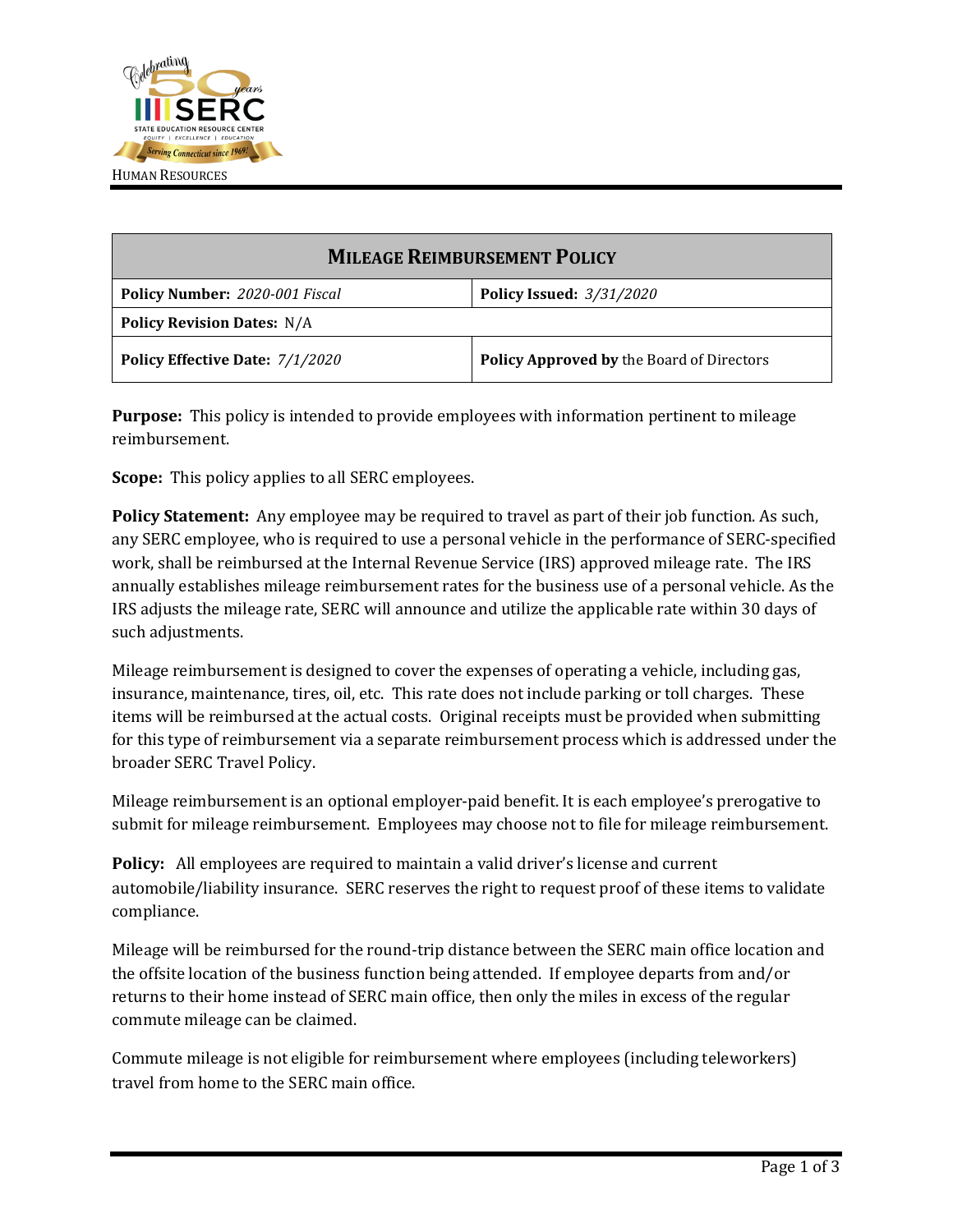

**Process:** In order to comply with IRS documentation requirements, a complete and accurate Mileage Reimbursement form must be submitted monthly to the Fiscal Department by the seventh business day of the subsequent month. It is imperative to submit documents in a timely manner in order to maintain fiscal reporting obligations.

- 1. Mileage reimbursement is to be requested by submitting a fully completed Mileage Reimbursement Form, which is to include the date, location, actual mileage traveled, valid ADP/contract codes, and a detailed explanation of the business purpose of the trip.
- 2. Supervisors are responsible for confirming the event occurred and that the staff member attended. Supervisors must review and sign-off on the Mileage Reimbursement Form before submission to Fiscal.
- 3. Fiscal will review all Mileage Reimbursement Forms for accuracy and completeness. If a Mileage Reimbursement Form is completed incorrectly, an email will be sent to the approving supervisor and employee notifying them that corrections are needed. The Form will be returned to the supervisor's mailbox with indicators of the corrections needed. The supervisor is responsible for informing the employee of the corrections needed.
- 4. SERC mileage reimbursement examples:
	- a. Roundtrip from employee's home: The reimbursement amount is determined by calculating the number of miles traveled minus the employee's normal commute mileage to the SERC main office location. That net distance multiplied by the IRS approved mileage rate will determine the reimbursement amount.
		- i. Employee travels from home to school X for a technical assistance visit and back home again. The total round-trip mileage was 100 miles. The employee's regular round-trip commute mileage (home to SERC to home) is 60 miles. The employee must subtract his regular round-trip commute mileage from the total trip mileage. Therefore, 100 total trip miles minus 60 regular round-trip commute miles will equate to 40 total eligible miles for mileage reimbursement.

Example: 100 actual miles for travelled - 60 normal commute mileage

40 miles for reimbursement